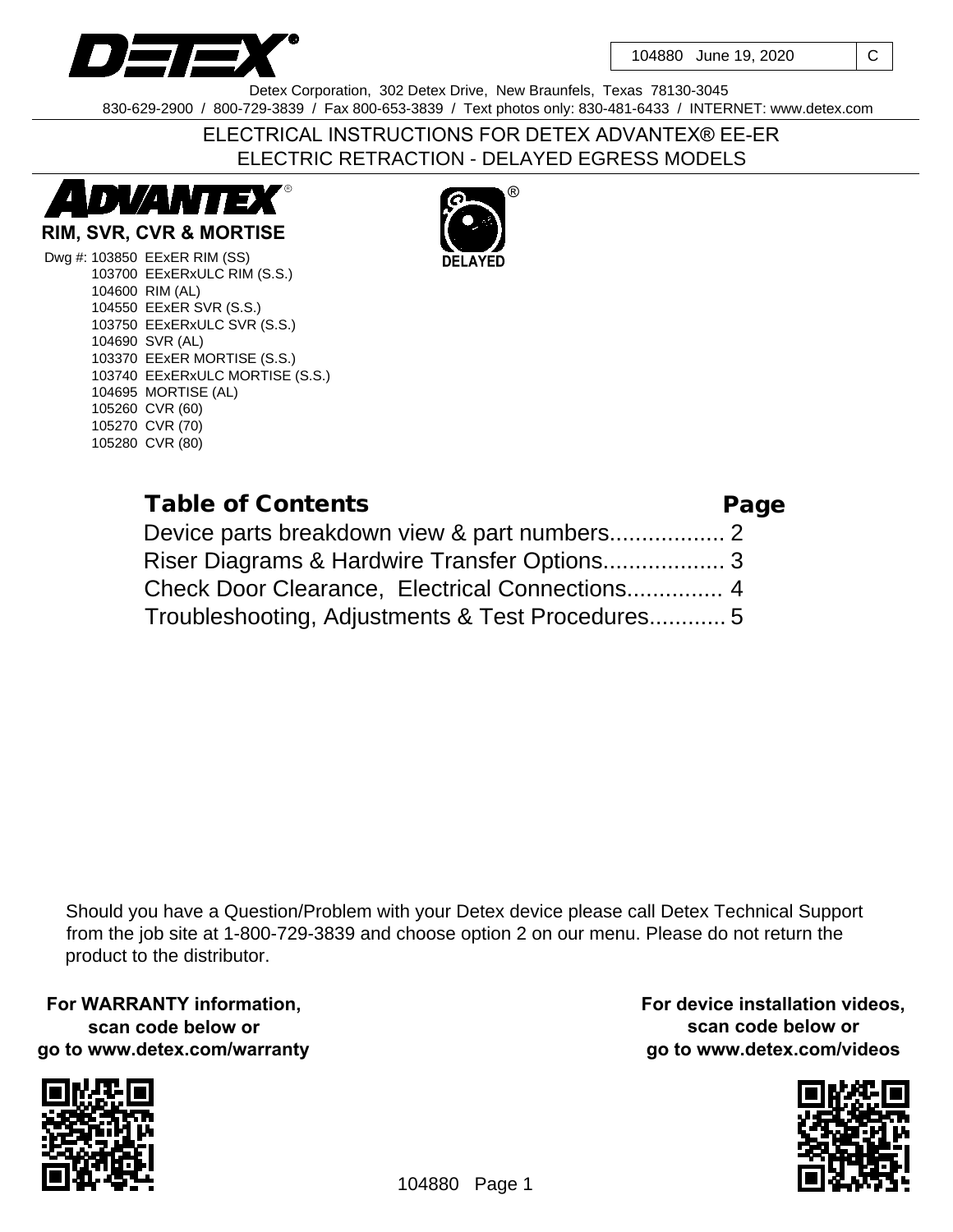

| PARTS BREAKDOWN |                    |                                                                       |  |  |
|-----------------|--------------------|-----------------------------------------------------------------------|--|--|
|                 | Item  Order Part # | Description                                                           |  |  |
| 1               | 105500-56          | Centercase/Pushpad SubAssembly, 10 series, EE-ER, 36", 630 finish     |  |  |
|                 | 105500-79          | Centercase/Pushpad SubAssembly, 10 series, EE-ER, 48", 630 finish     |  |  |
|                 | 105500-110         | Centercase/Pushpad SubAssembly, RHR 20 series, EE-ER, 36", 630 finish |  |  |
|                 | 105500-14          | Centercase/Pushpad SubAssembly, RHR 20 series, EE-ER, 48", 630 finish |  |  |
| 2               | 102095-9           | EC1 Endcap 630 finish (drilled for Flex Conduit)                      |  |  |
| 3               | 104686-1           | EC2 Endcap, Aluminum, Aluminum painted (drilled for Flex Conduit)     |  |  |
|                 | 104317-9           | EC2 Endcap, Stainless Steel 630 finish (drilled for Flex Conduit)     |  |  |
| 4               | ECL-395            | Door Sign, 15 second delayed egress                                   |  |  |
|                 | ECL-395-1          | Door Sign, 30 second delayed egress                                   |  |  |
| 5               | 100860-59          | Filler, 10 series, 36" device, 630 finish                             |  |  |
|                 | 100860-60          | Filler, 10 series, 48" device, 630 finish                             |  |  |
|                 | 100860-146         | Filler, 20 series, 36" device, 630 finish                             |  |  |
|                 | 100860-147         | Filler, 20 series, 48" device, 630 finish                             |  |  |

Detex Power Supply Catalog No: 84-800 EExER Single Door application 85-800 EExER Double Door application

Power Supply / Controller sold separately

Your particular part or configuration may not be shown: Contact Detex technical support at 800-729-3839 (option 2)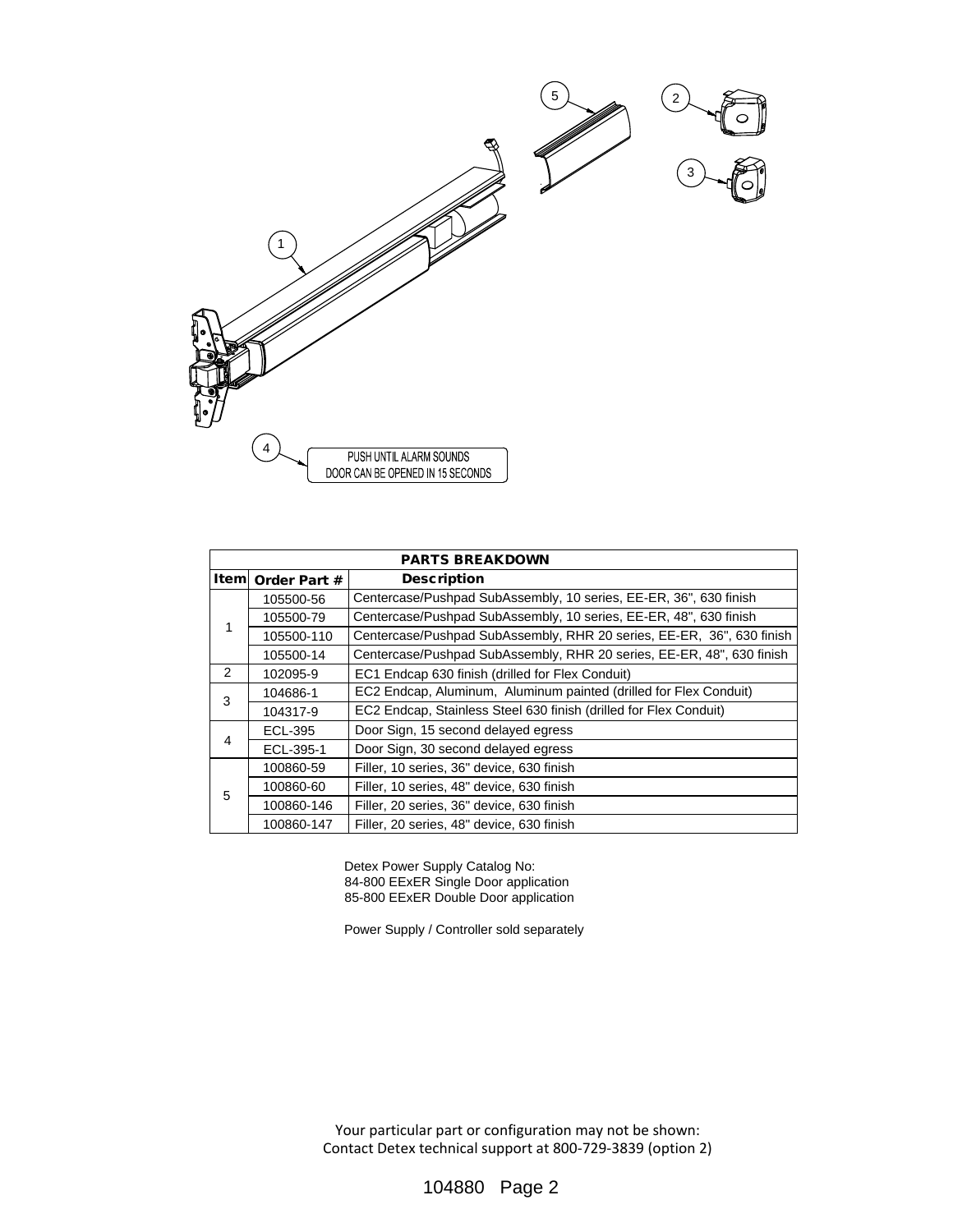#### **RISER DIAGRAMS AND POWER TRANSFER OPTIONS**



# **HARDWIRE TRANSFER OPTIONS**



Note: For high traffic areas an electric through-wire hinge or power transfer is recommended.

104880 Page 3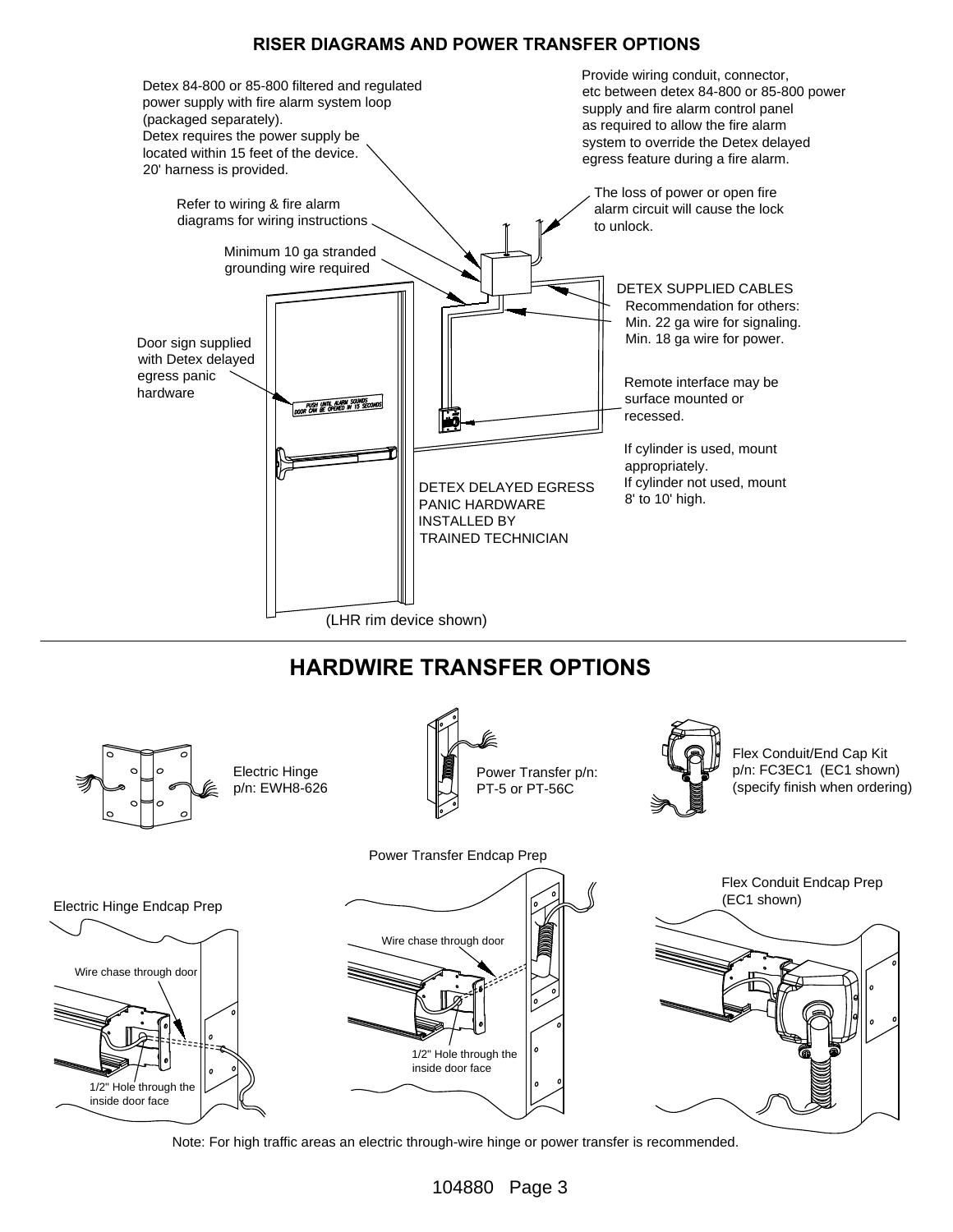

104880 Page 4

Yellow/Red

Open

100ma max 48VDC